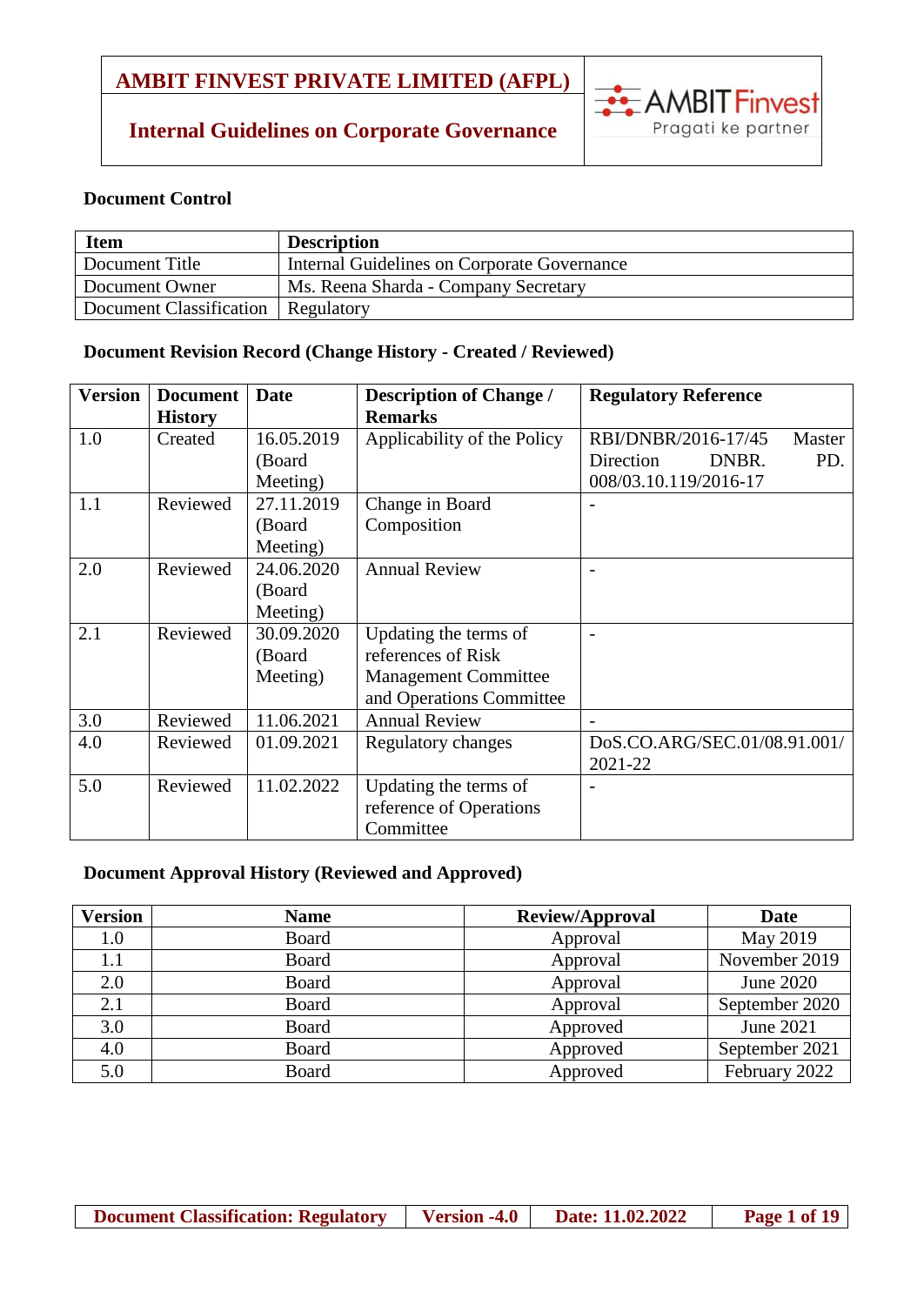# **Internal Guidelines on Corporate Governance**



### **CONTENTS**

| a.           |  |
|--------------|--|
| b.           |  |
| $c_{\cdot}$  |  |
| $d_{\cdot}$  |  |
| $\mathbf{e}$ |  |
|              |  |
|              |  |
|              |  |
|              |  |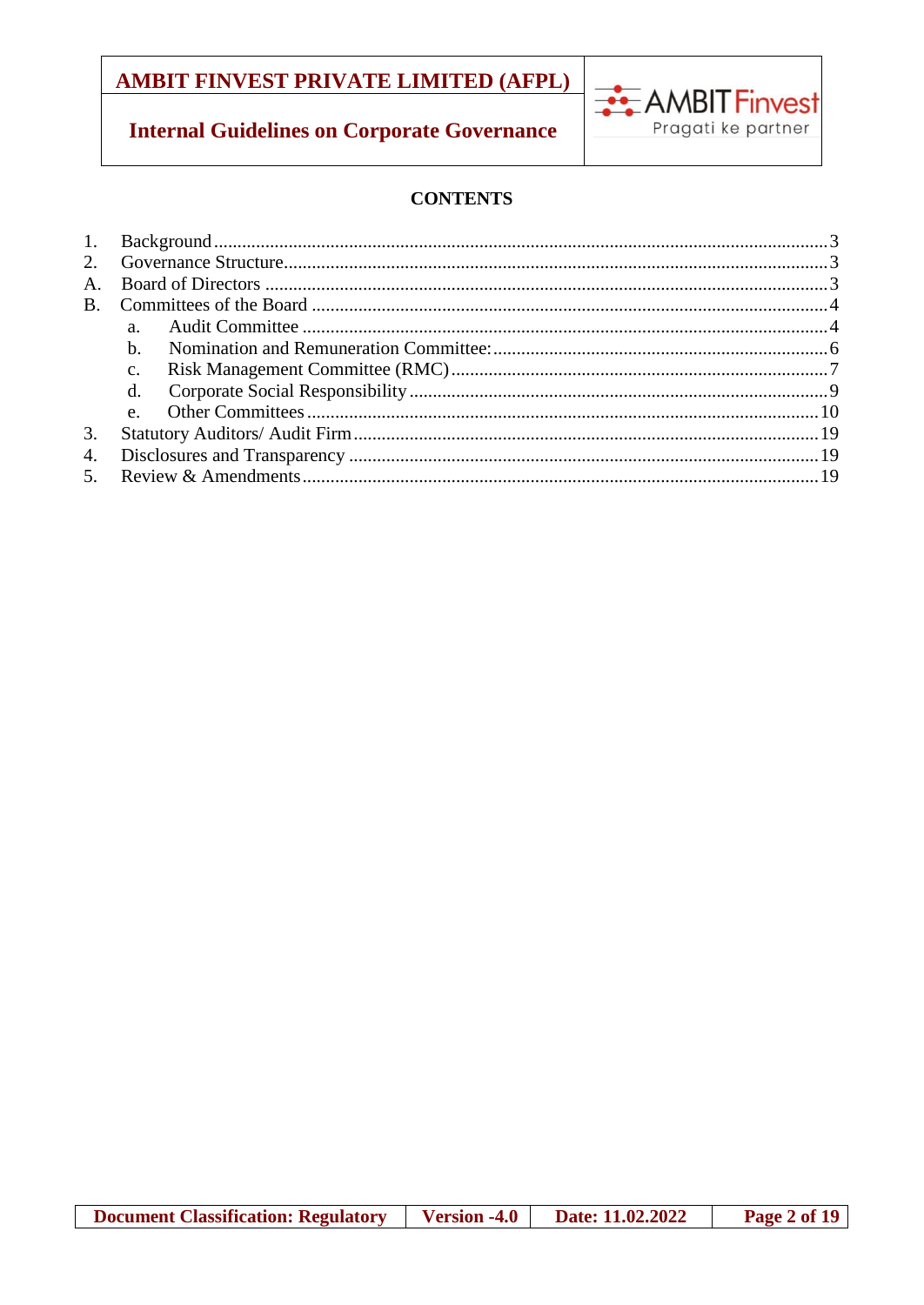### **Internal Guidelines on Corporate Governance**

#### <span id="page-2-0"></span>**1. Background**

Ambit Finvest Private Limited (hereafter referred to as 'the **AFPL'/ 'the Company'**) is a private limited company incorporated under the provisions of the Companies Act, 1956 and is a Reserve Bank of India (RBI) registered Systemically Important Non-Deposit Accepting or Holding Non-Banking Financial Company ("NBFC-NDSI"). The Company has become a "Systemically Important" Non- Deposit Accepting or Holding Non-Banking Financial Company effective from September 01, 2018.

AMBIT Finvest

Pragati ke partner

The Company is a subsidiary of Ambit Private Limited. It is engaged primarily into SME Financing business activities.

In order to enable NBFCs to adopt best practices and greater transparency in their operations, RBI has, on May 8, 2007, issued guidelines on Corporate Governance. In pursuance of the aforesaid Guidelines and Master Circular- "Non-Banking Financial Companies- Corporate Governance (Reserve Bank) Directions, 2015, as amended from time to time, the Company has framed the following internal Guidelines on Corporate Governance.

In pursuance of the aforesaid directions issued by the RBI, the Internal Guidelines on Corporate Governance have been formulated for consideration by the Board of Directors.

Corporate Governance is a continuous process at Ambit Finvest Private Limited.

#### <span id="page-2-1"></span>**2. Governance Structure**

#### <span id="page-2-2"></span>**A. Board of Directors**

The Board of Directors along with its various Committees shall provide leadership and strategic guidance to the Company's management. The Company's management shall act in accordance with the supervision, control and direction by the Board of Directors of the Company. The Board has a vital role to play, amongst other, in the matters relating to policy formulation, implementation and strategic issues which are crucial for the long term development of the Company.

The composition of the Board of Directors of the Company in line with the Companies Act, 2013 and other applicable laws as amended from time to time. The Company's Board consists of the following Directors: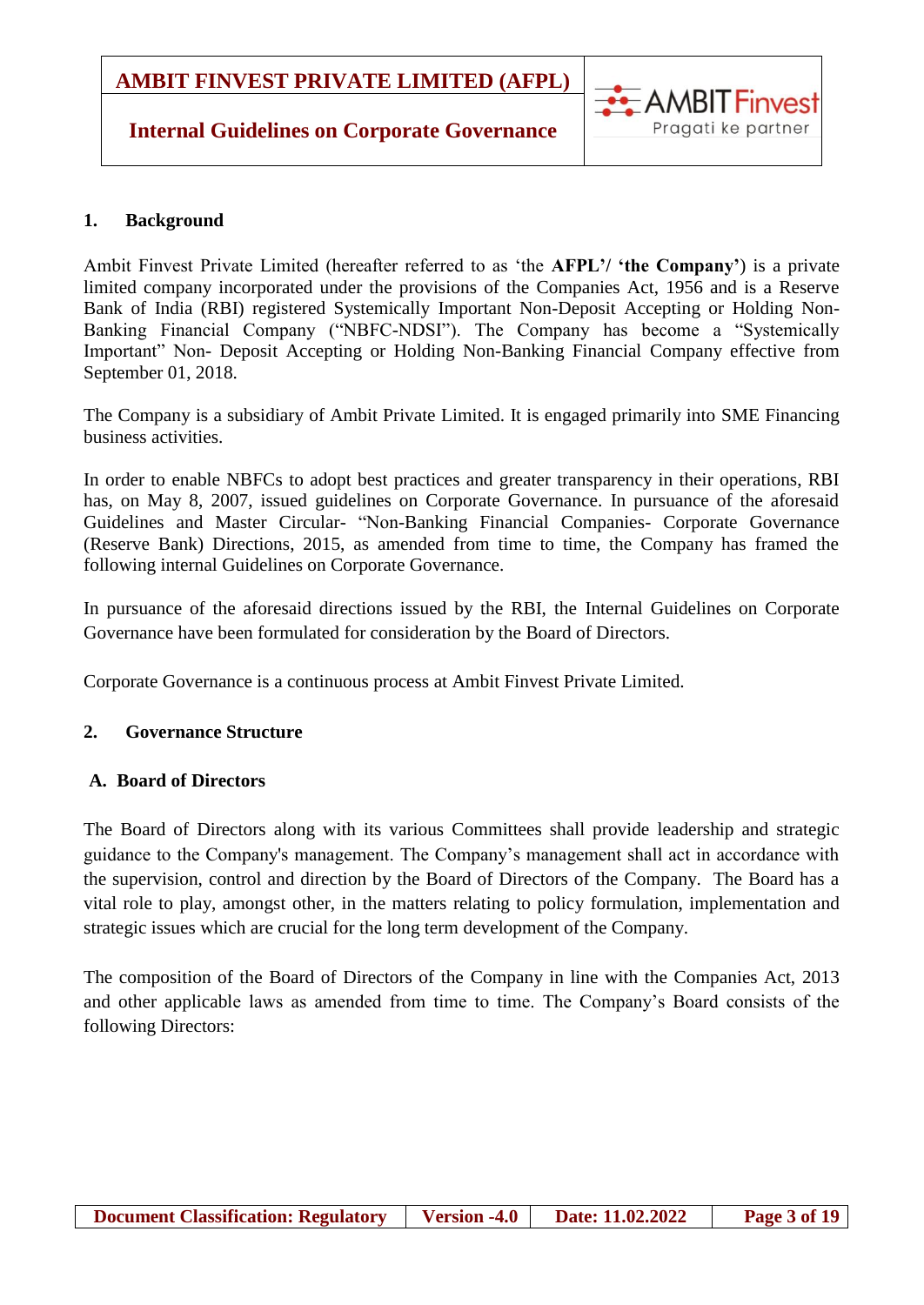

## **Internal Guidelines on Corporate Governance**

| Sr.<br>N <sub>0</sub> | <b>Name</b>        | <b>Type</b>                            |
|-----------------------|--------------------|----------------------------------------|
| 1.                    | Mr. Sanjay Sakhuja | <b>Executive Chairman</b>              |
| 2.                    | Mr. Sanjay Agarwal | Whole Time Director & CEO              |
| 3.                    | Mr. Vikrant Narang | Whole Time Director & Dy CEO           |
| 4.                    | Mr. Sanjay Dhoka   | Whole Time Director & COO and CFO      |
| 5.                    | Ms. Shalini Kamath | Director (Independent, Non -Executive) |
| 6.                    | Mr. Ameet Parikh   | Director (Independent, Non-Executive)  |
| 7.                    | Mr. K M Jayarao    | Director (Independent, Non-Executive)  |

#### <span id="page-3-0"></span>**B. Committees of the Board**

Following are the Committees of the Board at Ambit Finvest:

#### <span id="page-3-1"></span>**a. Audit Committee**

The Company has constituted an Audit Committee and it shall have the same powers, functions and duties as laid down in Section 177 of the Companies Act, 2013 and applicable SEBI (Listing Obligations and Disclosure Requirements), 2015, RBI guidelines and such other duties, obligations and powers as may be prescribed by the Board of the Company from time to time.

| <b>Composition and Criteria</b>            | i.<br>Audit Committee shall consist of a minimum of three directors      |
|--------------------------------------------|--------------------------------------------------------------------------|
|                                            | as Members, with Independent Directors forming majority.                 |
|                                            |                                                                          |
|                                            | All members of audit committee shall be financially literate with<br>ii. |
|                                            | ability to read and understand basic financial statements i.e.           |
|                                            | balance sheet, profit and loss and cash flow statements, and at          |
|                                            | least one member shall have accounting or related financial              |
|                                            | management expertise.                                                    |
| <b>Quorum for the Meeting</b>              | The quorum for audit committee meeting shall either be two               |
|                                            | members or one third of the members of the audit committee,              |
|                                            | whichever is higher, provided that at least one Independent Director     |
|                                            | shall be present at the meeting.                                         |
| <b>Frequency of the Meeting</b>            | The Audit Committee shall meet as and when required, but shall           |
|                                            | meet at least four times in a year and not more than one hundred and     |
|                                            | twenty days shall elapse between two meetings.                           |
| <b>Terms of Reference</b>                  | (1) oversight of the Company's financial reporting process and the       |
|                                            | disclosure of its financial information to ensure that the financial     |
|                                            | sufficient<br>credible;<br>statement<br>and<br><i>is</i><br>correct,     |
|                                            |                                                                          |
|                                            | recommendation for appointment, remuneration and terms of<br>(2)         |
| <b>Document Classification: Regulatory</b> | <b>Version -4.0</b><br>Date: 11.02.2022<br>Page 4 of 19                  |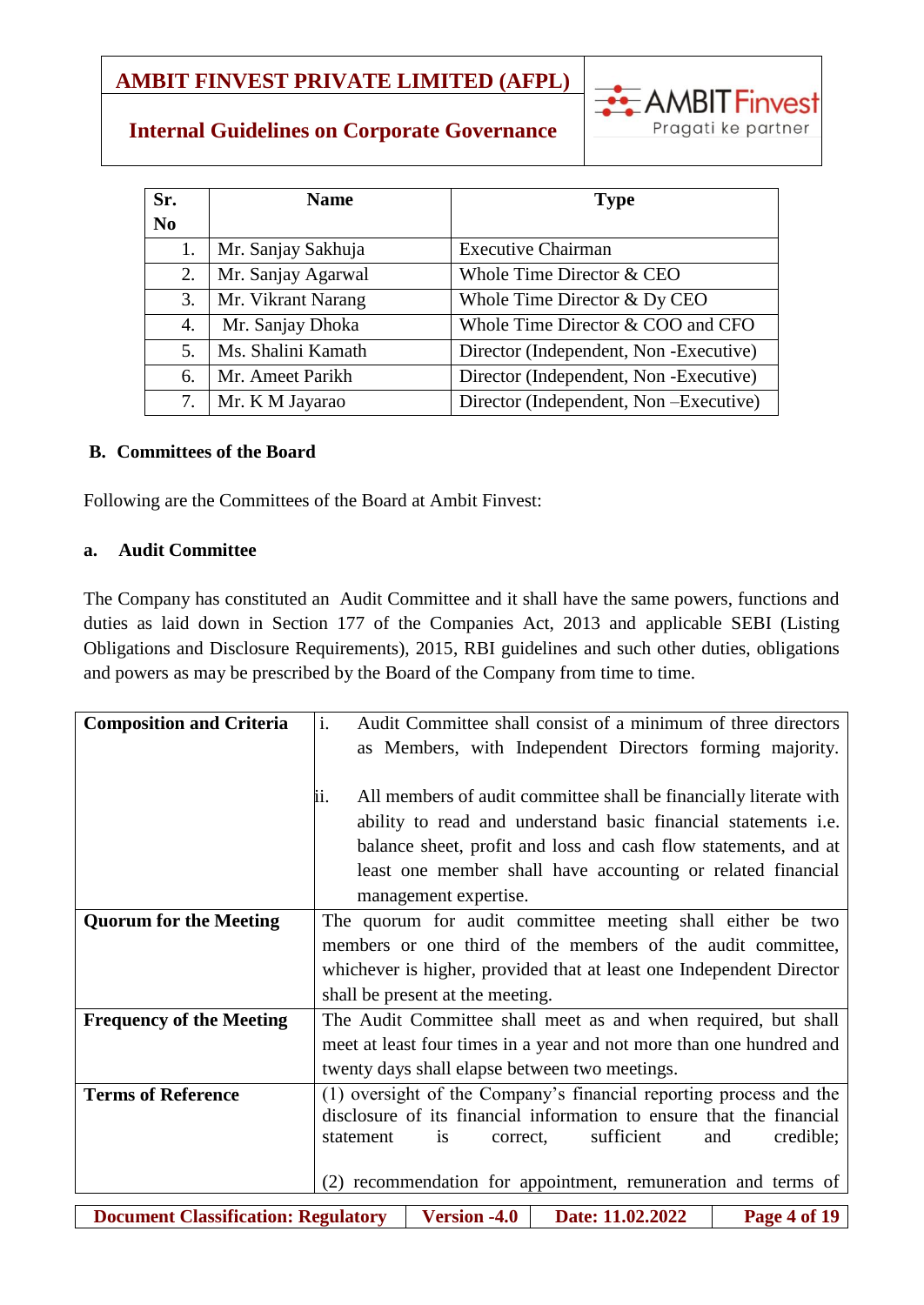## **Internal Guidelines on Corporate Governance**



**EXAMBIT Finvest** 

Pragati ke partner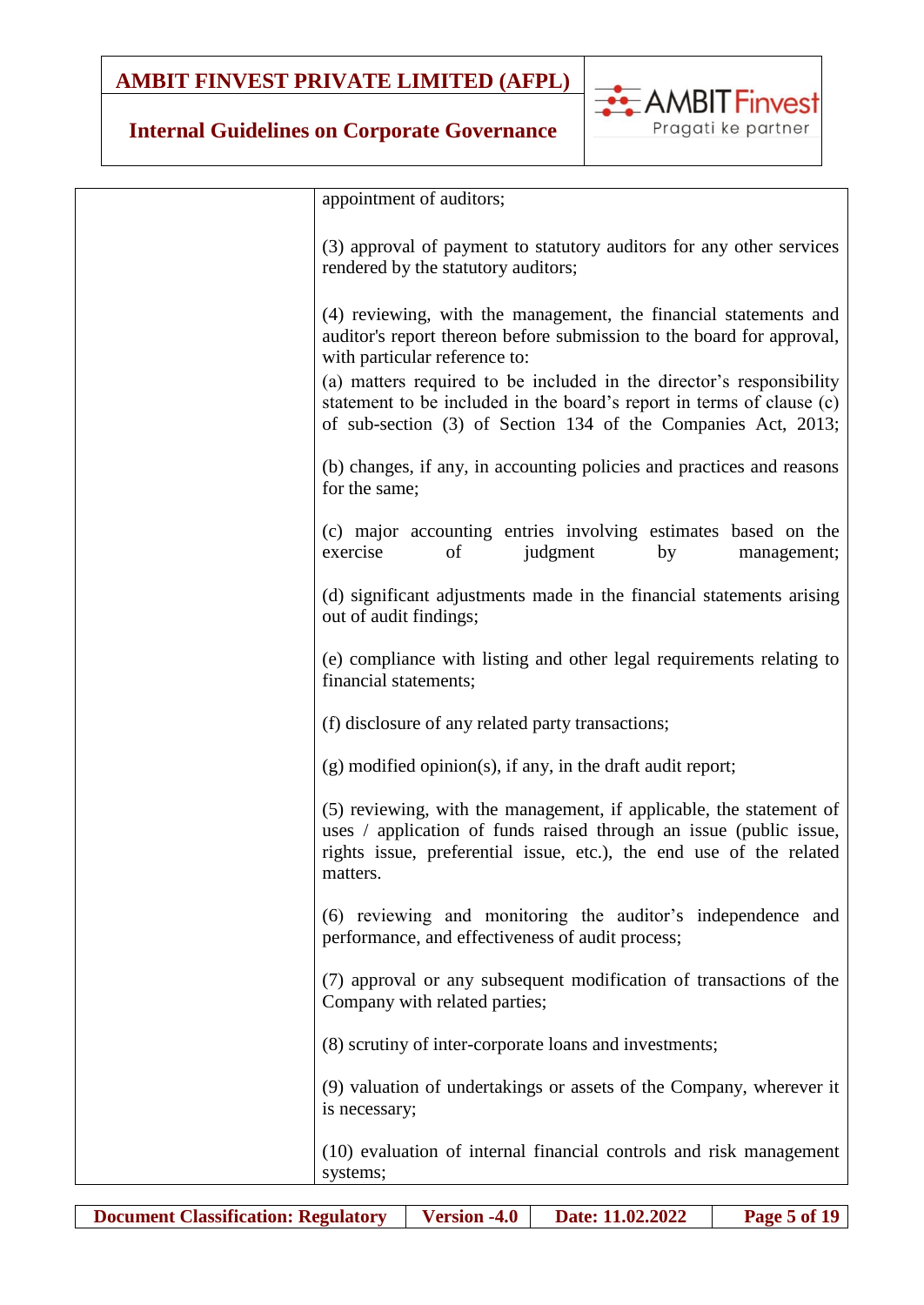

### **Internal Guidelines on Corporate Governance**

| (11) reviewing, with the management, performance of statutory and<br>internal auditors, adequacy of the internal control systems;                                                                                                                                                  |
|------------------------------------------------------------------------------------------------------------------------------------------------------------------------------------------------------------------------------------------------------------------------------------|
| (12) discussion with internal auditors of any significant findings and<br>follow up there on;                                                                                                                                                                                      |
| (13) reviewing the findings of any internal investigations by the<br>internal auditors into matters where there is suspected fraud or<br>irregularity or a failure of internal control systems of a material<br>reporting<br>the<br>nature<br>and<br>matter<br>the<br>board;<br>to |
| (14) discussion with statutory auditors before the audit commences,<br>about the nature and scope of audit as well as post-audit discussion<br>to ascertain any area of concern;                                                                                                   |
| (15) to look into the reasons for substantial defaults in the payment<br>to the depositors, debenture holders, shareholders (in case of non-<br>payment of declared dividends) and creditors;                                                                                      |
| (16) to review the functioning of the whistle blower mechanism;                                                                                                                                                                                                                    |
| The Audit Committee must ensure that an Information System Audit<br>of the internal systems and processes is conducted at least once in<br>two years to assess operational risks faced by the Company.                                                                             |

### <span id="page-5-0"></span>**b. Nomination and Remuneration Committee:**

The Company constituted the Nomination and Remuneration Committee (NRC) to ensure 'fit and proper' status of proposed/ existing directors and shall have the same powers, functions and duties as laid down in Section 178 of the Companies Act, 2013 and as prescribed in the SEBI (Listing Obligations and Disclosure Requirements) Regulations, 2015, to the extent applicable. The Committee shall be primarily responsible to assist the Board of Directors in fulfilling its responsibilities by recommending to the Board, criteria for Board membership, evaluation of directors, the committees and the Board as a whole.

| <b>Composition</b> | and i | The Committee should be composed of at least three non-executive                |  |
|--------------------|-------|---------------------------------------------------------------------------------|--|
| <b>Criteria</b>    |       | directors                                                                       |  |
|                    |       | majority members of the committee shall be non-executive directors;<br>lii.     |  |
|                    |       | at least fifty percent of the directors shall be independent directors;<br>lii. |  |
| Quorum<br>for      |       | <b>the</b> At least two members or one third of the members of the Committee,   |  |
| <b>Meeting</b>     |       | whichever is higher, provided that at least one independent director shall      |  |
|                    |       | be present at the meeting;                                                      |  |

**Document Classification: Regulatory | Version -4.0 | Date: 11.02.2022 | Page 6 of 19**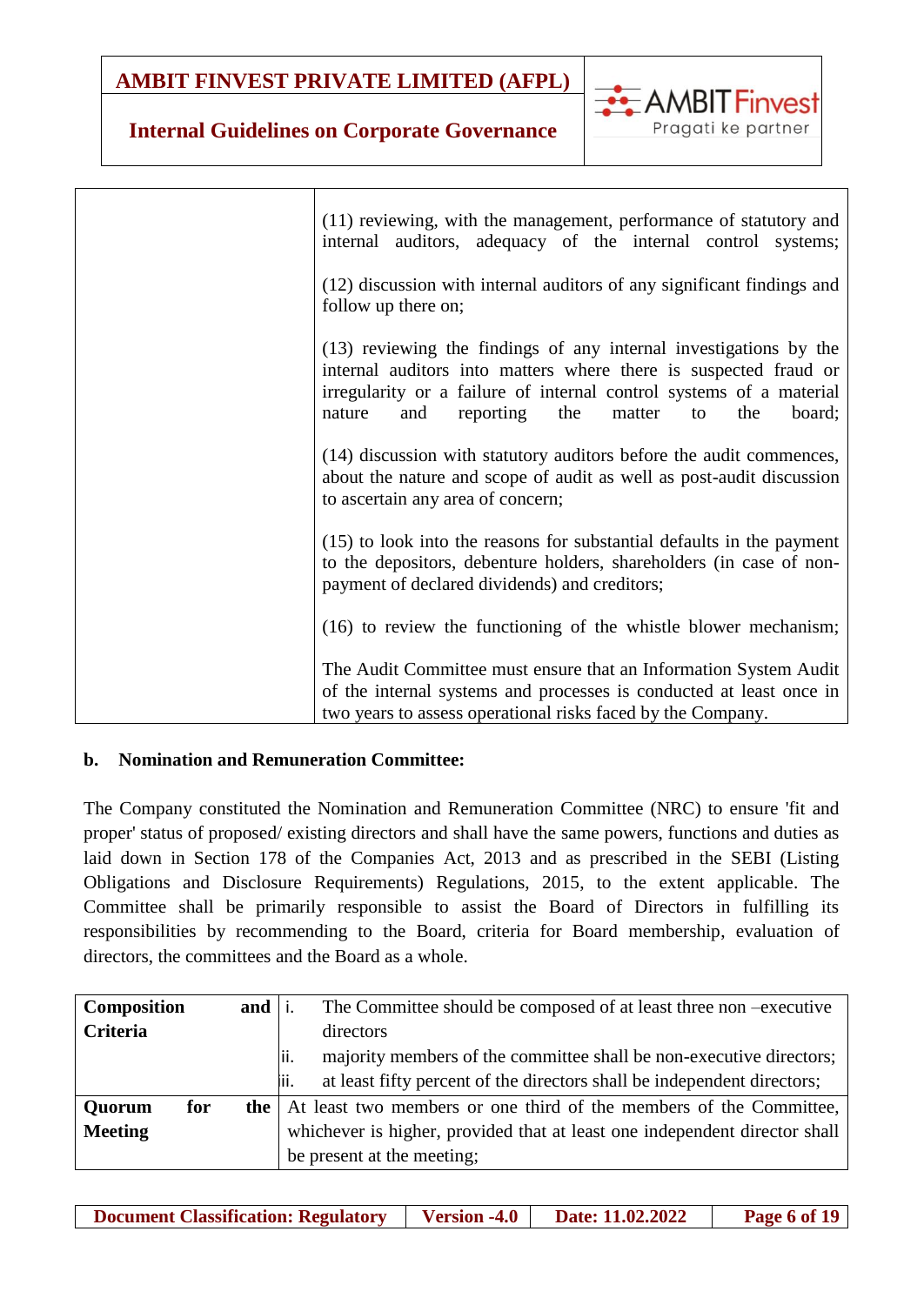

### **Internal Guidelines on Corporate Governance**

| <b>of</b><br><b>Frequency</b><br>the | The Committee shall meet as and when required, but shall meet at least                                                                                                                                                                                                                                                 |
|--------------------------------------|------------------------------------------------------------------------------------------------------------------------------------------------------------------------------------------------------------------------------------------------------------------------------------------------------------------------|
| <b>Meeting</b>                       | once in a year                                                                                                                                                                                                                                                                                                         |
| <b>Terms of Reference</b>            | (1) To ensure 'fit and proper' status of the proposed or existing Directors<br>of the Company;                                                                                                                                                                                                                         |
|                                      | (2) formulation of the criteria for determining qualifications, positive<br>attributes and independence of a director and recommend to the board of<br>directors a policy relating to, nomination and appointment of directors,<br>the remuneration of the directors, key managerial personnel and other<br>employees; |
|                                      | (3) formulation of criteria for evaluation of performance of independent<br>directors and the board of directors;                                                                                                                                                                                                      |
|                                      | (4) identifying persons who are qualified to become directors and who<br>may be appointed in senior management in accordance with the criteria<br>laid down, and recommend to the board of directors their appointment<br>and removal.                                                                                 |
|                                      | (5) whether to extend or continue the term of appointment of the<br>independent director, on the basis of the report of performance evaluation<br>of independent directors.                                                                                                                                            |
|                                      | (6) recommend to the board, all remuneration, in whatever form, payable<br>to Directors, Key Management Personnel and senior management.                                                                                                                                                                               |
|                                      | (7) to formulate, implement and administer the employee stock option<br>scheme and any aspects related to the scheme as delegated by the Board<br>of Directors from time to time including as part of such schemes.                                                                                                    |
|                                      | (8) to carry out such other functions as may be prescribed to be<br>appropriate by the Board of Directors of the Company in this regard                                                                                                                                                                                |

#### <span id="page-6-0"></span>**c. Risk Management Committee (RMC)**

The Risk Management Committee shall ensure that the risks associated with the business and the functioning of the Company are identified, controlled and mitigated, and shall also lay down procedures regarding managing and mitigating the risks through integrated risk management systems, strategies and mechanisms.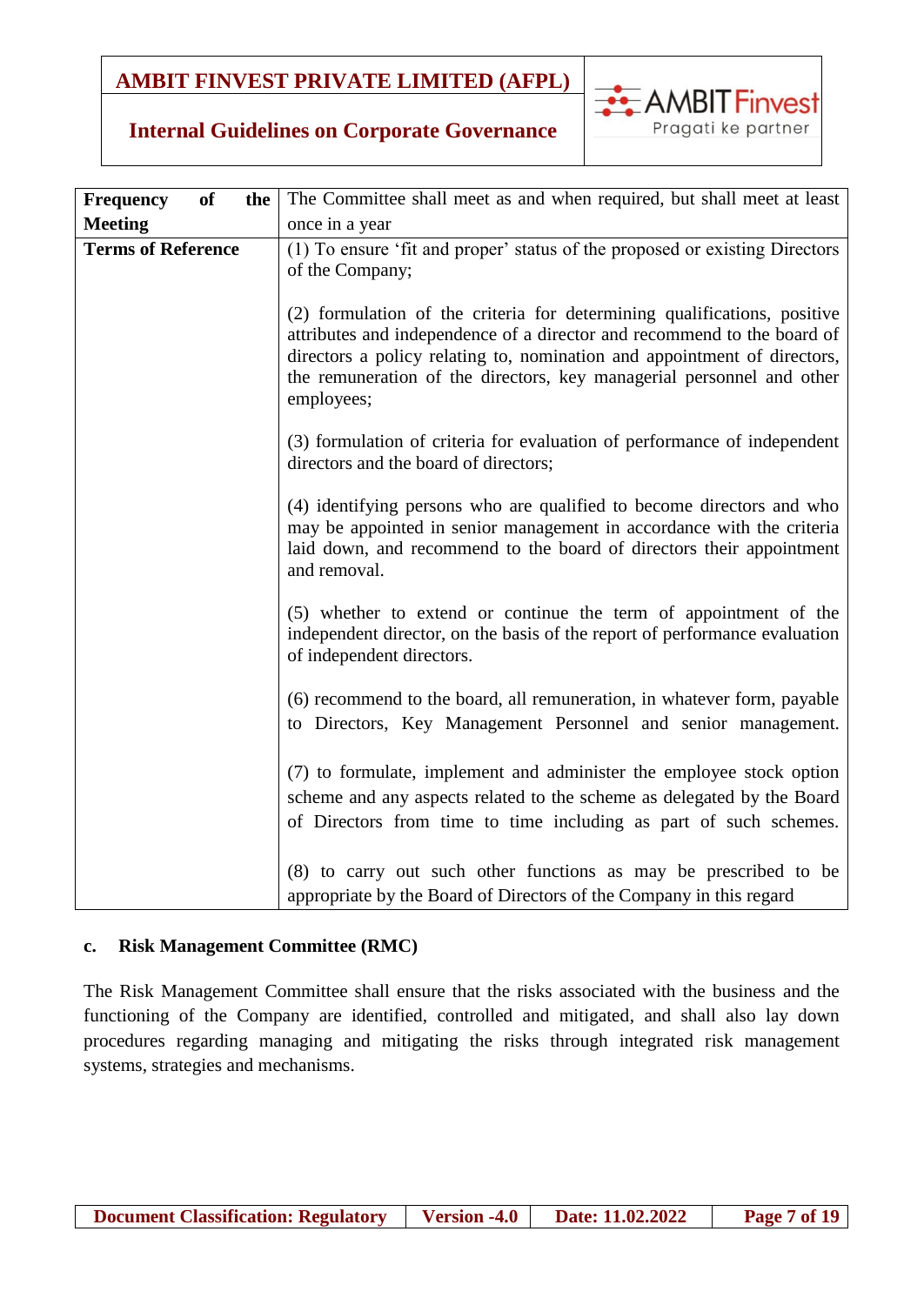

| <b>Composition and Criteria</b> | The Committee shall consist of Chief Executive Officer (CEO)/                                                                                                                                                                                           |
|---------------------------------|---------------------------------------------------------------------------------------------------------------------------------------------------------------------------------------------------------------------------------------------------------|
|                                 | Managing Director and head/s of various risk verticals and such                                                                                                                                                                                         |
|                                 | other number of members as may be determined by the Board.                                                                                                                                                                                              |
| <b>Quorum for the Meeting</b>   | At least two members                                                                                                                                                                                                                                    |
| <b>Frequency of the Meeting</b> | The Committee shall meet as and when required, but shall meet at                                                                                                                                                                                        |
|                                 | least once half yearly.                                                                                                                                                                                                                                 |
| <b>Terms of Reference</b>       | 1. To manage the integrated risk.                                                                                                                                                                                                                       |
|                                 | 2. To put together a progressive risk management system and<br>ensure that appropriate methodology, processes and systems are<br>in place to identify, monitor, evaluate and mitigate the risks<br>associated with the Company;                         |
|                                 | 3. To formulate a Risk Management Framework/ Policy and review<br>all polices applicable to the Company and recommend any<br>amendments thereto to the Board for its approval; and ratify the<br>changes made to them due to any regulatory amendments; |
|                                 | 4. To review and approve the Internal Framework / documents of<br>the Company that defined detailed process and checks for ease of<br>operations and control;                                                                                           |
|                                 | 5. To review the minutes of the meeting of Asset Liability<br>Management Committee of the Company;                                                                                                                                                      |
|                                 | 6. To ensure adherence to the limits set by the Board and in line<br>with the budget and to decide risk management objectives<br>thereto;                                                                                                               |
|                                 | 7. To evaluate the risk profile of the Company and key areas of risk<br>in particular and define the Risk Appetite of the organisation;                                                                                                                 |
|                                 | To review the Risk Dashboard and Risk Portfolio of the<br>8.<br>and review the delinquency at the product level;<br>Company;                                                                                                                            |
|                                 | 9. To review and approve the activities pertaining to the Outsourcing<br>activities-                                                                                                                                                                    |
|                                 | a) Review of financial and operational condition of the service<br>provider to assess its ability to meet its obligations on an annual<br>basis.                                                                                                        |
|                                 | 10. To carry out such other functions as may be prescribed by the<br>Reserve Bank of India and any other regulatory authority or<br>Board of Directors of the Company in this regard from time to                                                       |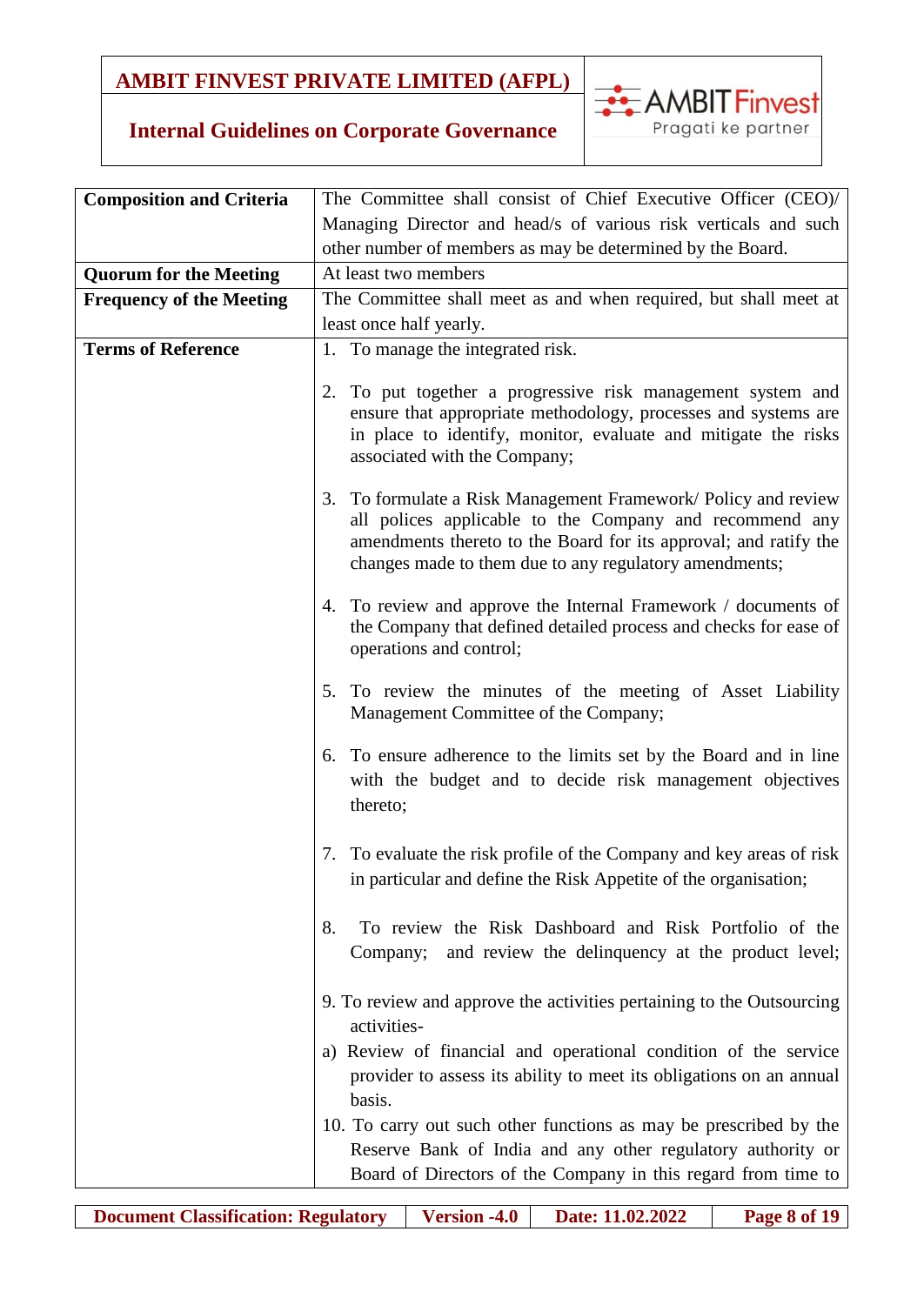## **Internal Guidelines on Corporate Governance**



|  | time. |  |
|--|-------|--|
|--|-------|--|

#### <span id="page-8-0"></span>**d. Corporate Social Responsibility**

The Company has constituted the Corporate Social Responsibility (CSR) Committee as per Section 135 of Companies Act, 2013 read with the rules framed thereunder. The Committee will be responsible to formulate and recommend the CSR Policy and make recommendation on the CSR Expenditure and Activities.

| <b>Composition and Criteria</b> | The committee shall consist of three or more directors, out of which                                                                                                                                                                                                                                                                                                               |
|---------------------------------|------------------------------------------------------------------------------------------------------------------------------------------------------------------------------------------------------------------------------------------------------------------------------------------------------------------------------------------------------------------------------------|
|                                 | at least one director shall be an independent director.                                                                                                                                                                                                                                                                                                                            |
| <b>Quorum for the Meeting</b>   | At least two members                                                                                                                                                                                                                                                                                                                                                               |
| <b>Frequency of the Meeting</b> | The Committee shall meet as and when necessary to determine the                                                                                                                                                                                                                                                                                                                    |
|                                 | CSR activities to be undertaken by the Company                                                                                                                                                                                                                                                                                                                                     |
| <b>Terms of Reference</b>       | 1. Formulating and recommending to the Board of Directors, a<br>CSR policy which shall indicate the activities to be undertaken<br>by the Company in areas or subject as specified in Schedule VII<br>of Companies Act, 2013                                                                                                                                                       |
|                                 | Recommending the amount of the expenditure for the CSR<br>2.<br>activities.                                                                                                                                                                                                                                                                                                        |
|                                 | 3. Recommending the annual action plan to undertake CSR<br>program in accordance with the applicable law, and inclusive of<br>the following items:                                                                                                                                                                                                                                 |
|                                 | (a) The list of CSR projects/programmes that shall be undertaken<br>in areas or subjects specified in Schedule VI of the Act<br>(b) The manner of execution of such projects or programmes<br>(c) The modalities of utlisation of funds and implementation<br>schedules for the projects or programmes<br>(d) Monitoring and reporting mechanism for the projects or<br>programmes |
|                                 | <b>CSR</b><br>4. Monitoring<br>activities<br>from<br>time<br>time.<br>to                                                                                                                                                                                                                                                                                                           |
|                                 | 5. Ensuring that the funds are utilized for approved purposes and<br>the activities are undertaken;                                                                                                                                                                                                                                                                                |
|                                 | 6. Implementation of the ongoing projects.                                                                                                                                                                                                                                                                                                                                         |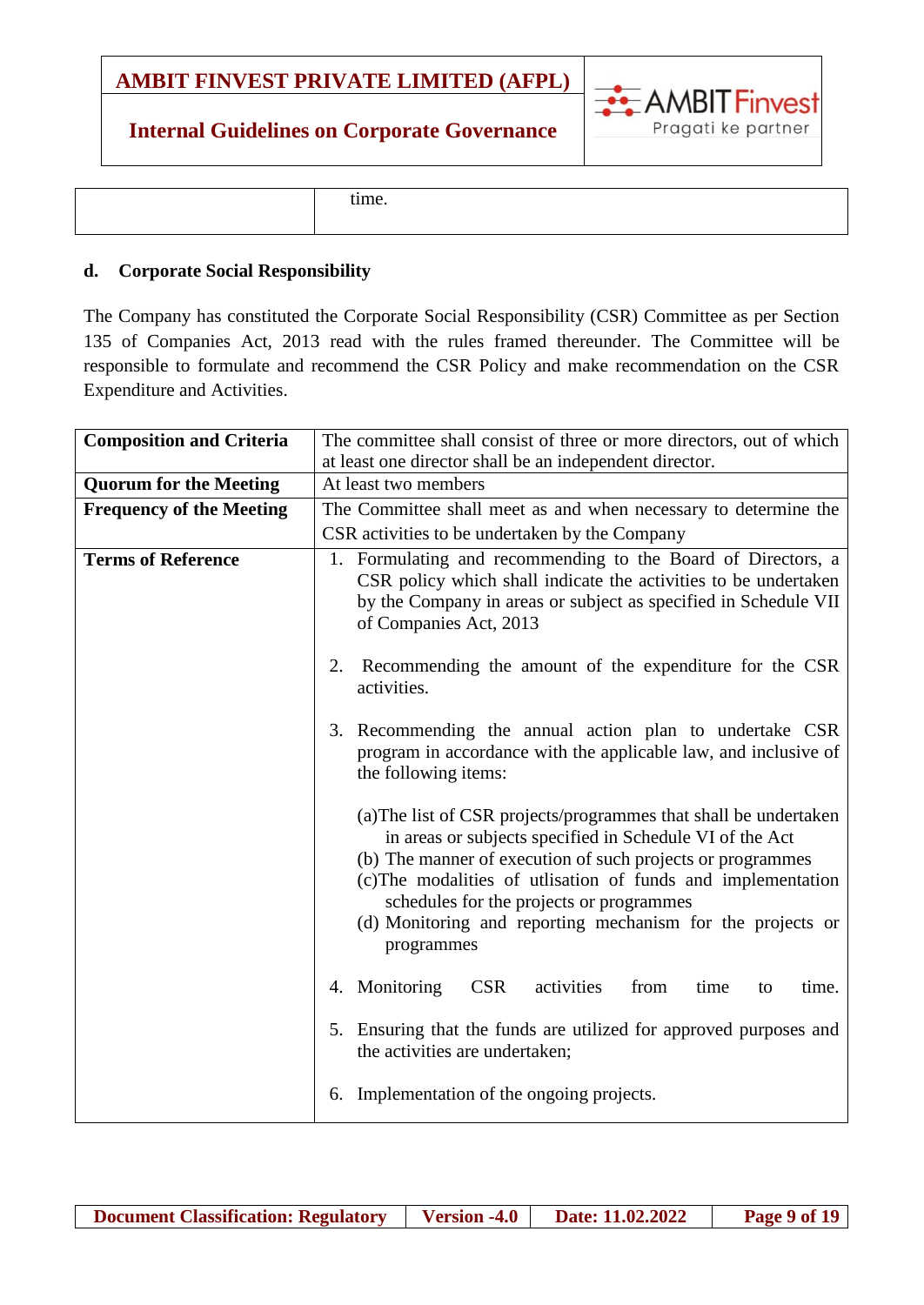### **Internal Guidelines on Corporate Governance**



#### <span id="page-9-0"></span>**e. Other Committees**

### **A. Loan Sanction Committee**

The Company has constituted the Loan Sanction Committee and the members of the Committee are Mr. Sanjay Sakhuja, Mr. Vikrant Narang, Mr. K M Jayarao, Mr. Gautam Gupte, Mr. Sanjit Chowdhry, Mr. Sanjay Agarwal and Mr. Sunil Gulati.

The Committee is authorized to approve and sanction the various loan proposal received by the Company. The Committee shall meet as and when needed.

Also, the Board has authorized certain officials to approve and sanction certain products of the Company i.e. loan against securities and margin trade finance upto the prescribed amount and has also authorised certain officials to approve and sanction loans in relation to the SME Finance activities of the Company within a prescribed amount.

### **B. Asset Liability Management Committee**

The Asset Liability Management Committee (ALM Committee) shall monitor the asset liability gap and strategize action to mitigate the risks associated with the business of the Company.

The Company has constituted an Asset Liability Management Committee and the members of the Committee are Mr. Sanjay Sakhuja, Mr. Vikrant Narang, Mr. Sanjay Dhoka, Mr. Sanjit Chowdhry, Mr. Bharat Rohra and Mr. Mohit Mehta. The powers, functions and duties are as given in RBI and other regulations applicable to the Company as amended from time to time.

The Terms of Reference of the Committee are as follows:

- a) Balance sheet planning from risk-return perspective including the strategic management of interest rate and liquidity risks;
- b) Set the tone and influence the culture of ALM risk management within AFPL.
- c) Determine the appropriate ALM risk appetite or level of exposure for the AFPL.
- d) Deliberate on product pricing methods / strategies adopted / followed by the Company for advances made by it and review the Interest Rate Policy of the Company.
- e) Approve major decisions affecting ALM risk (product pricing, desired maturity profile and mix of the incremental assets and liabilities, prevailing interest rates offered by other peer NBFCs for the similar services/product, etc).
- f) View on future direction of interest rate movements and decide on funding mixes between fixed *vs* floating rate funds, wholesale *vs* retail deposits, money market *vs* capital market funding, domestic *vs* foreign currency funding, etc
- g) Identify ALM risks, measure their impact and monitor the management of fundamental risks to reduce the likelihood of unwelcome surprises.
- h) Satisfy it that the less fundamental risks are being actively managed, with the appropriate controls in place and working effectively.
- i) Review the results of and progress in implementation of the decisions in its meetings.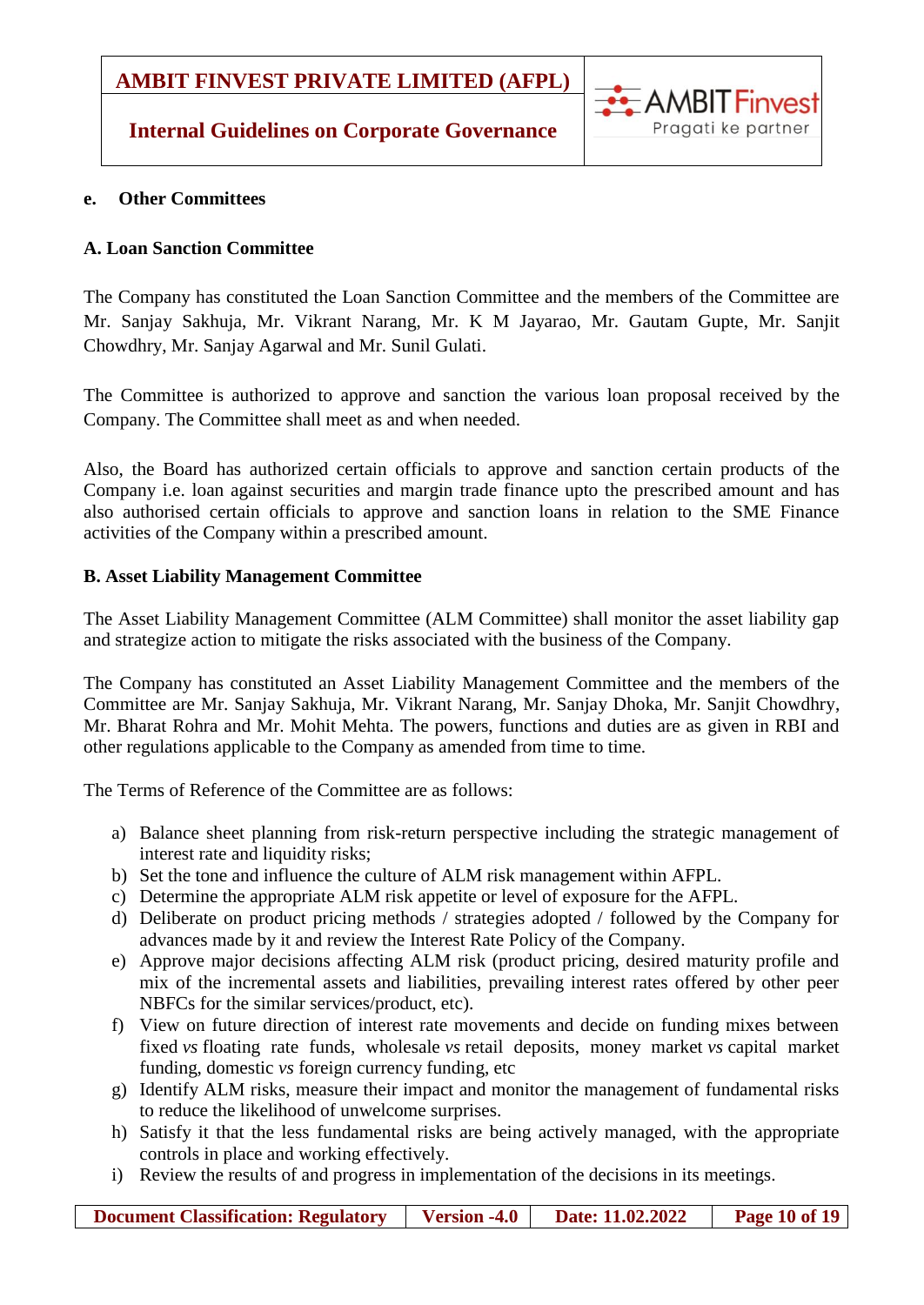

### **Internal Guidelines on Corporate Governance**

- j) Articulate the current interest rate review and formulate future business strategy on this view.
- k) Review of risk monitoring system, ensure payment of liability on its due dates, liquidity risk management, funding and capital planning, profit planning and growth projections, forecasting and analyzing different scenarios and preparation of contingency plans; and
- l) Its responsibility would be to decide, with inputs from business origination and credit teams on sourcing funds and mix of liabilities or sale of assets for giving out loans.

#### **Frequency of the Meeting:** As and when required

The quorum for the Committee is 3 and decision is to be taken with the approval of all the members present in persons or through any electronic mode.

#### **C. IT Strategy Committee**

The Company has put in place the IT Strategy Committee and the powers, functions and duties of the Committee are as given in RBI Master Directions on Information Technology Framework for the NBFC dated June 8, 2017 and other regulations applicable to the Company as amended from time to time. The Chief Technology Officer (CTO) should be part of the committee.

| <b>Composition and Criteria</b> | The Committee shall comprise of an independent director, CIO /   |
|---------------------------------|------------------------------------------------------------------|
|                                 | CTO and any other members as decided by the Board from time to   |
|                                 | time. The Chairperson of IT Strategy Committee shall be an       |
|                                 | Independent Director who shall chair the said Committee.         |
| <b>Quorum for the Meeting</b>   | At least two members                                             |
| <b>Frequency of the Meeting</b> | The Committee shall meet as and when required, but shall meet at |
|                                 | least once half yearly.                                          |

#### **D. Operations Committee**

The Committee is authorized to take / carry out all administrative and operational decisions / activities as may be required for the Company's business/operations including the authority to delegate powers to officials, persons, etc. for business/operational matters. The Committee is further authorized to consider and fix the terms of issuance each Tranche of Non-Convertible Debentures.

| <b>Composition and Criteria</b> | The Committee shall consist of such number of members as may be                                                                                                                                                                                                                                                                                                                                  |
|---------------------------------|--------------------------------------------------------------------------------------------------------------------------------------------------------------------------------------------------------------------------------------------------------------------------------------------------------------------------------------------------------------------------------------------------|
|                                 | determined by the Board.                                                                                                                                                                                                                                                                                                                                                                         |
| <b>Quorum for the Meeting</b>   | At least two members                                                                                                                                                                                                                                                                                                                                                                             |
| <b>Frequency of the Meeting</b> | The Committee shall meet as and when required.                                                                                                                                                                                                                                                                                                                                                   |
| <b>Terms of Reference</b>       | Borrowing (for any term - short, medium or long term) for<br>$\bullet$<br>business purposes or working capital requirements or general<br>corporate purposes or for such purposes as approved by the<br>Operations Committee from time to time from financial<br>institutions, bankers and/or from any person/s, firms, body/ies<br>corporate whether by way of loans, advances, deposits (other |

**Document Classification: Regulatory Version -4.0 Date: 11.02.2022 Page 11 of 19**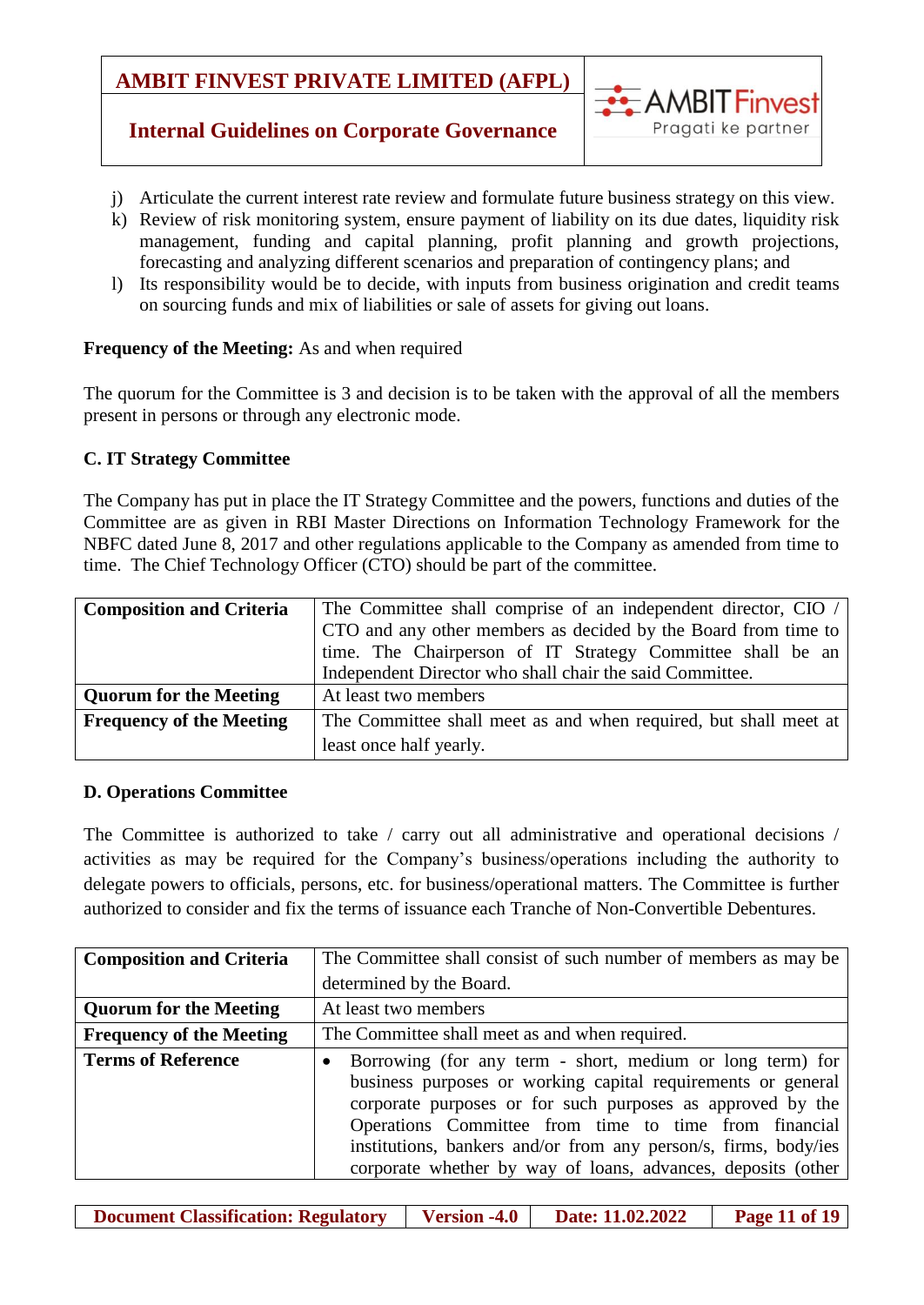## **Internal Guidelines on Corporate Governance**

than public deposits), credit facilities by whatever name called or bank overdraft or by issuing (or otherwise) any capital market or financial market or money market instruments or otherwise and whether secured or unsecured and to provide or modify security by way of creating or modifying charge, mortgage, hypothecation, any encumbrance or otherwise on assets, properties, receivables, moveables, immoveables, etc. of the Company as may be necessary in respect of such borrowings, obtaining guarantee from the holding company or group entity or any third party and to do all acts, deed and things in this regard and also to authorize officials to sign, accept, modify and execute on behalf of the Company, the sanction letters and all applications, documents, papers, etc. as may be necessary in this regard;

**EXAMBIT Finvest** 

Pragati ke partner

- Opening, operating, closing bank accounts of the Company including Overdraft account, Cash Credit account, authorizing officials for the same including approving change in authorized signatories for various bank account operations;
- Identifying and finalizing office premises and approving all the terms and conditions related to such premises; negotiating, approving, finalizing, executing leave & license, lease agreement, rent agreement, expression of interests for premises for the Company, authorizing officials to approve, sign, execute such documents, agreements, papers, issuing undertakings, confirmations for such activities, registering documents, agreements, papers, etc. with sub-registrar offices and such other regulatory and other authorities, bodies, etc.; approving list of authorized signatories and changes thereto from time to time for these activities:
- Obtaining Shops & Establishments ("S&E") registrations for the offices of the Company; opening, closing of offices; authorizing officials to approve, sign, S&E applications, renewals, agreements, documents, papers, registering with authorities, bodies as necessary;

 Decision making on legal matters, authorizing officials for handling legal matters, issuing general or specific power of attorneys for handling legal matters in favour of officials, authorizing officials to represent the Company before any Court(s), Tribunal(s), Judicial/Quasi-Judicial Authority, Arbitrator, Statutory/Regulatory Authority, Sub Registrar of Assurances, Commissions, Forum, Board, Statutory Bodies, etc.; to appoint, engage and retain counsels, advocates, attorneys, vakils, advisors, accountants, professionals, consultants and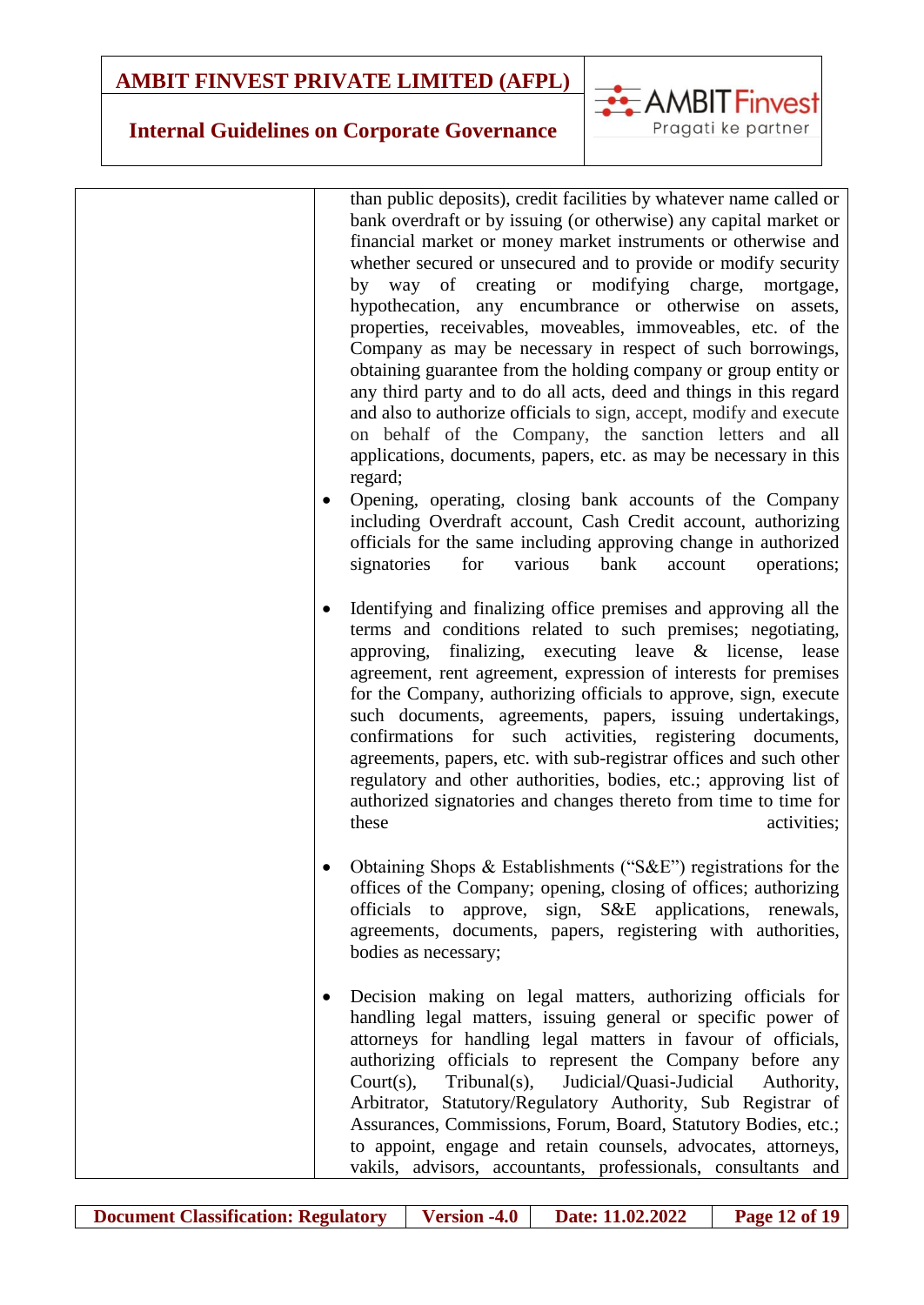

### **Internal Guidelines on Corporate Governance**

pleaders and to sign, execute and give warrant and/or vakalatnamas and/or memorandum of appearance for and on behalf of the Company, issuing vakalatnamas, filings applications and to do all acts, deeds, things as may be necessary in connection with the legal matters of the Company; Appointing direct selling agents, vendors for various matters in connection with the business/operations of the Company; approving terms and conditions related to such appointments; approving, signing, executing agreements, documents and papers, etc. in connection thereto and to do all acts, deeds, things as may be necessary in connection with the legal matters of the Company; To authorize officials/ signatories and to approve change in officials/ signatories for verifying, signing and executing the mortgage deed, debenture deeds, release deeds, such other agreements, papers, letters, documents or other documents including but not limited to registration thereof with relevant authorities, bodies, etc., as may be required and also to complete all legal formalities for taking into operation of said mortgages including but not limited to creation, modification, release of mortgages and to do all such acts, deeds or things as may be necessary, incidental or ancillary thereto; To authorize officials/ signatories and to approve change in officials/ signatories for verifying, signing and executing the sanction letters, loan agreements, power of attorneys, security and guarantee related agreements, deed, documents, loan disbursement related documents, any loan related documents related to post-sanctioning of loans and to communicate with borrowers, co-borrowers, security providers, security trustees, guarantors, obligors, etc. and to do all such acts, deeds or things as may be necessary, incidental or ancillary thereto; To authorize officials/ signatories and to approve change officials/ signatories for signing, authenticating and filing manually or electronically by means of Digital Signature Certificate ("**DSC**"), as the case may be, all forms and/or returns and/or documents notified by the Ministry of Corporate Affairs ("**MCA**") or that may be notified from time to time by MCA under the Companies Act, 2013 and rules made thereunder (as amended from time to time) relating to creation, modification, satisfaction of charge (wherein the Company is a Charge Holder) of the the Company;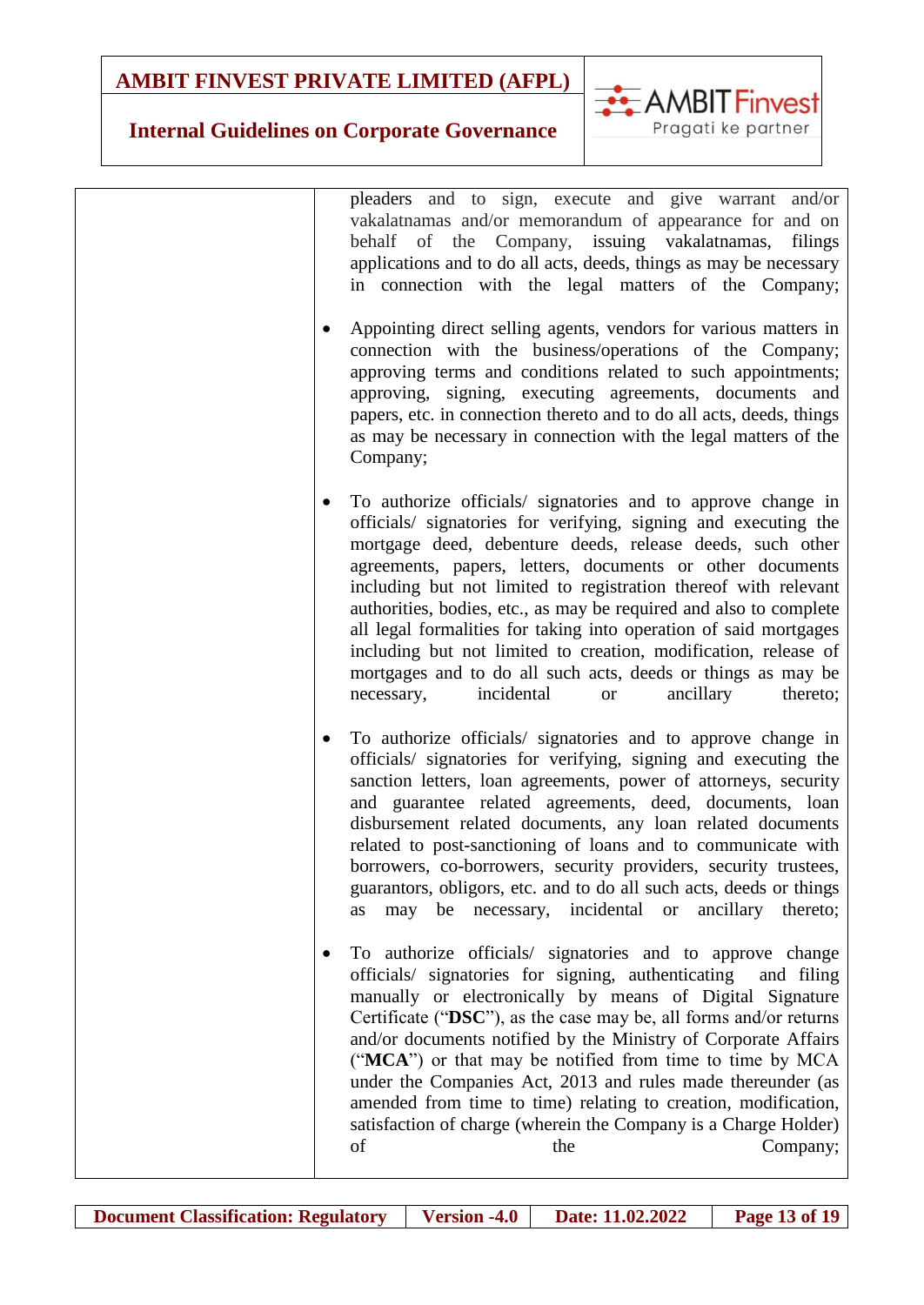

| To authorize officials/ signatories and to approve change in<br>officials/ signatories for negotiating, finalizing, execute and sign<br>the Business Correspondence agreements, Vendor agreements<br>and Direct Selling Agreements (DSA) of the Company<br>("Agreements"), approve terms and conditions of such<br>Agreements and approve, sign, execute all such<br>other<br>agreements, documents, papers, etc. as may be necessary in<br>connection with the Agreements and to do all such acts, matters,<br>deeds and things as may be expedient, desirable, incidental and<br>ancillary<br>this<br>connection;<br>in |
|---------------------------------------------------------------------------------------------------------------------------------------------------------------------------------------------------------------------------------------------------------------------------------------------------------------------------------------------------------------------------------------------------------------------------------------------------------------------------------------------------------------------------------------------------------------------------------------------------------------------------|
| To authorize officials/ signatories and to approve change in<br>٠<br>officials/signatories for negotiating, finalizing and approving the<br>vendors for legal and valuation reports or any other credit reports<br>and to authorise the officials severally on behalf of the Company<br>to execute and sign such agreements documents, papers, etc. as<br>may be necessary in connection with the such vendors and to do<br>all such acts, matters, deeds and things as may be expedient,<br>desirable, incidental<br>ancillary<br>and<br>in this<br>connection;                                                          |
| As per the powers delegated by the Board from time to time, to<br>appoint or make changes to the Nodal Officers and Principal<br>Nodal Officers for the Company's offices, existing branches as<br>well as for the new branches under the Ombudsman Mechanism<br>of the Company and to update the details of the offices, branches,<br>Nodal Officers and Principal Nodal Officers, etc. in the<br>Ombudsman Mechanism from time to time;                                                                                                                                                                                 |
| To take all steps and do all things necessary, expedient, or<br>desirable to give effect to the transaction documents pertaining to<br>the business or transaction under co-lending including but not<br>limited to, to approve, negotiate, finalise, sign, execute, ratify,<br>amend, and supplement the transaction documents.                                                                                                                                                                                                                                                                                          |
| As per the powers delegated by the Board from time to time, to<br>do all such acts, deeds, and things as necessary with the issue,<br>offer and allotment of the Debentures or any Tranche/Issue of the<br>Debentures including but not limited to the following:                                                                                                                                                                                                                                                                                                                                                         |
| o to negotiate, approve and decide the terms of issue of<br>Debentures or any Tranche/Issue of Debentures and all other<br>related matters;<br>• To seek listing of any debentures or any Tranche/Issue of the<br>any Stock Exchange, submitting the<br>Debentures<br>on<br>application for in-principal approval and the listing<br>application and taking all actions that may be necessary in                                                                                                                                                                                                                          |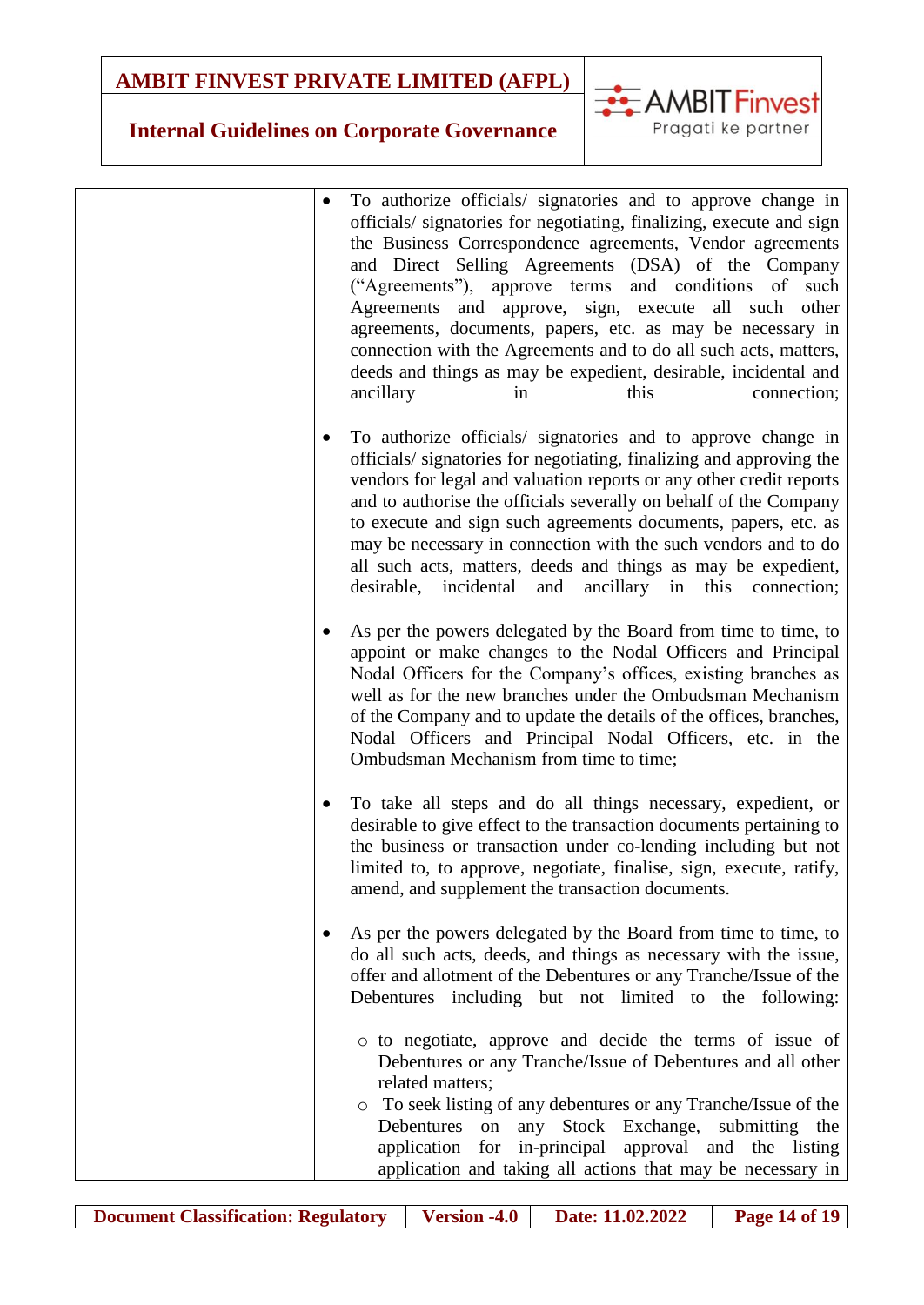

| connection with obtaining such listing;<br>o To approve the debt disclosure document/shelf disclosure<br>document/ information memorandum/ private placement<br>offer cum application letter in the manner as set out in PAS-4<br>(as may be required) (including amending, varying or<br>modifying the same, as may considered desirable or<br>expedient) in accordance with all applicable laws, rules,<br>regulations and guidelines;<br>To execute term sheet in relation to Debentures or any<br>$\circ$<br>Tranche/Issue of the Debentures;<br>• To finalize the terms and conditions of the appointment of an<br>arranger (if so required), a debenture trustee, a registrar and<br>transfer agent, a credit rating agency, valuation agency, legal<br>counsel, a depository and such other intermediaries as may be<br>required including their successors and their agents<br>• To enter into arrangements with the depository in connection<br>with issue of Debentures or any Tranche/Issue of the<br>Debentures in dematerialised form<br>o To create and perfect the Security as required in accordance<br>with the terms of the Transaction Documents (as defined<br>below) in relation to the issue, offer and allotment of the<br>Debentures or any Tranche/Issue of the Debentures<br>To finalise the date of allocation and deemed date of<br>$\circ$<br>allotment of the Debentures or any Tranche/Issue of<br>Debentures<br>o To negotiate, execute, file and deliver any documents,<br>instruments, deeds, amendments, papers, applications, notices<br>or letters as may be required in connection with the issue,<br>offer and allotment of the Debentures or any Tranche/Issue of<br>the Debentures and deal with regulatory authorities in<br>connection with the issue, offer and allotment of the<br>Debentures or any Tranche/Issue of the Debentures including<br>but not limited to the RBI, SEBI (if so required), any Stock<br>Exchange (if so required), the Registrar of Companies, the<br>sub-registrar of assurances, Central Registry of Securitisation<br>Asset Reconstruction and Security Interest, Information<br>Utilities and such other authorities as may be required;<br>o To generally do any other act or deed, to negotiate and |
|----------------------------------------------------------------------------------------------------------------------------------------------------------------------------------------------------------------------------------------------------------------------------------------------------------------------------------------------------------------------------------------------------------------------------------------------------------------------------------------------------------------------------------------------------------------------------------------------------------------------------------------------------------------------------------------------------------------------------------------------------------------------------------------------------------------------------------------------------------------------------------------------------------------------------------------------------------------------------------------------------------------------------------------------------------------------------------------------------------------------------------------------------------------------------------------------------------------------------------------------------------------------------------------------------------------------------------------------------------------------------------------------------------------------------------------------------------------------------------------------------------------------------------------------------------------------------------------------------------------------------------------------------------------------------------------------------------------------------------------------------------------------------------------------------------------------------------------------------------------------------------------------------------------------------------------------------------------------------------------------------------------------------------------------------------------------------------------------------------------------------------------------------------------------------------------------------------------------------------------------------------------------------------|
|                                                                                                                                                                                                                                                                                                                                                                                                                                                                                                                                                                                                                                                                                                                                                                                                                                                                                                                                                                                                                                                                                                                                                                                                                                                                                                                                                                                                                                                                                                                                                                                                                                                                                                                                                                                                                                                                                                                                                                                                                                                                                                                                                                                                                                                                                  |
| applications,<br>execute<br>documents,<br>any<br>agreements,<br>undertakings, deeds, affidavits, declarations, certificates and<br>reports and to give such directions as it deems fit or as may<br>be necessary or desirable with regard to the issue, offer and<br>allotment of the Debentures or any Tranche/Issue of the<br>Debentures<br>o To execute all documents, file forms with, make applications                                                                                                                                                                                                                                                                                                                                                                                                                                                                                                                                                                                                                                                                                                                                                                                                                                                                                                                                                                                                                                                                                                                                                                                                                                                                                                                                                                                                                                                                                                                                                                                                                                                                                                                                                                                                                                                                     |
| with any Stock Exchange (if so required), the registrar of                                                                                                                                                                                                                                                                                                                                                                                                                                                                                                                                                                                                                                                                                                                                                                                                                                                                                                                                                                                                                                                                                                                                                                                                                                                                                                                                                                                                                                                                                                                                                                                                                                                                                                                                                                                                                                                                                                                                                                                                                                                                                                                                                                                                                       |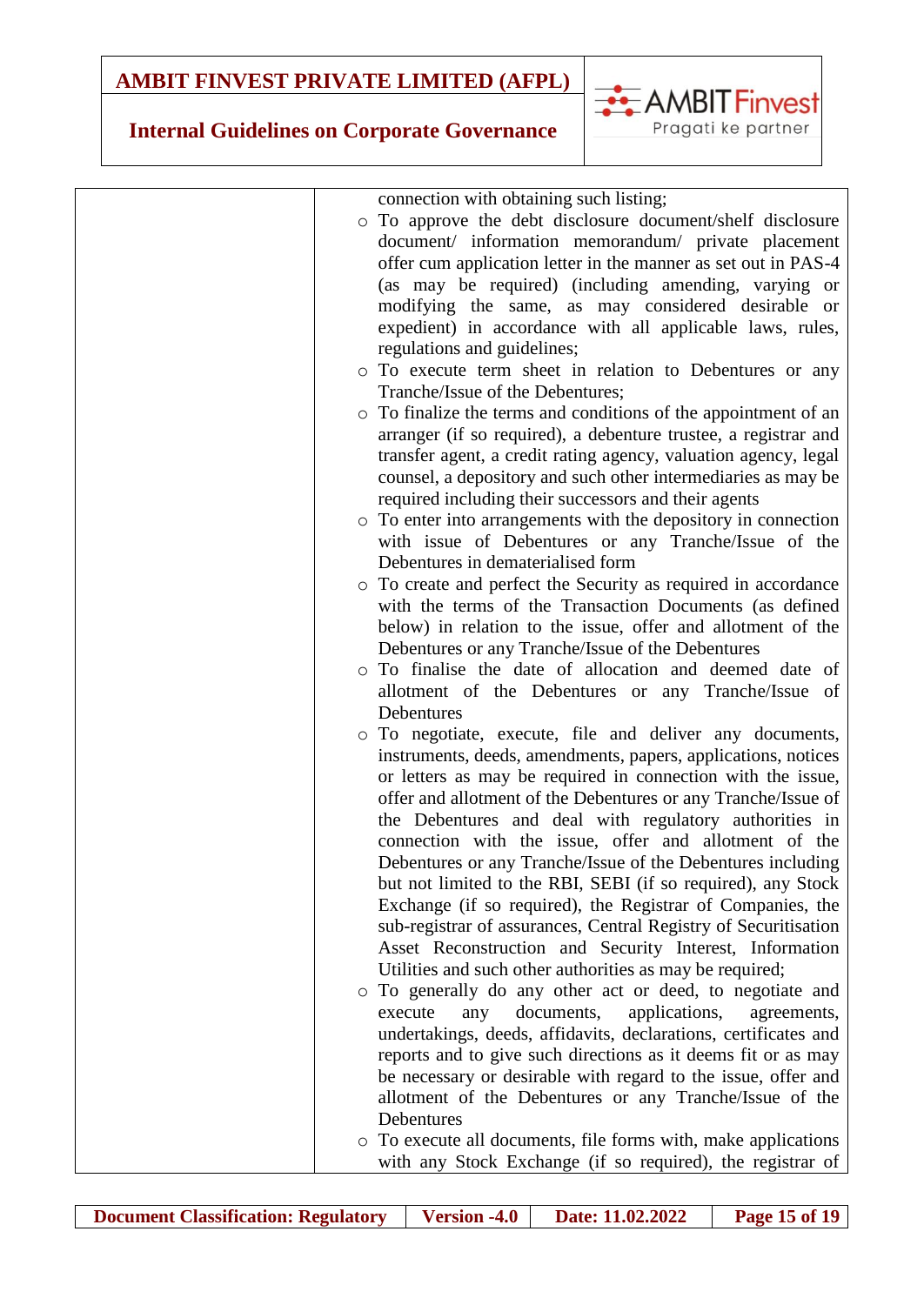

| companies, the sub-registrar of assurances, Central Registry<br>of Securitisation Asset Reconstruction and Security Interest,<br>Information Utilities or any depository;<br>o To sign and/or dispatch all documents and notices to be<br>signed and/or dispatched by the Company under or in<br>connection with the Transaction Documents<br>o To take all steps and do all things and give such directions as<br>may be required, necessary, expedient or desirable for giving<br>effect to the Transaction Documents, the transactions<br>contemplated therein and the resolutions mentioned herein,<br>including without limitation, to approve, negotiate, finalise,<br>sign, execute, ratify, amend, supplement and / or issue the<br>following, including any<br>amendments, modifications,<br>supplements, restatements or novations thereto (now or in the<br>future): |
|---------------------------------------------------------------------------------------------------------------------------------------------------------------------------------------------------------------------------------------------------------------------------------------------------------------------------------------------------------------------------------------------------------------------------------------------------------------------------------------------------------------------------------------------------------------------------------------------------------------------------------------------------------------------------------------------------------------------------------------------------------------------------------------------------------------------------------------------------------------------------------|
| disclosure<br>document/shelf<br>disclosure<br>debt<br>(i)<br>document/information<br>memorandum/private<br>placement offer cum application letter for the issue,<br>offer and allotment of the Debentures or any<br>Tranche/Issue of the Debentures (as may be required)<br>(the "Disclosure Documents");                                                                                                                                                                                                                                                                                                                                                                                                                                                                                                                                                                       |
| debenture certificate for the Debentures or any<br>(ii)<br>Tranche/Issue of the Debentures;                                                                                                                                                                                                                                                                                                                                                                                                                                                                                                                                                                                                                                                                                                                                                                                     |
| (iii)<br>debenture trust deed, debenture trustee agreement,<br>deed of hypothecation and any other documents<br>required for the creation of security interest over the<br>Company's movable and immovable properties and<br>assets or the issue, offer and allotment of the<br>Debentures or any Tranche/Issue of the Debentures<br>(including any powers of attorney in connection<br>thereto) and any other document in relation thereto<br>(collectively, the "Transaction Documents");                                                                                                                                                                                                                                                                                                                                                                                     |
| documents for opening of bank accounts and issuing<br>(iv)<br>instructions of bank accounts related thereto in<br>connection with the Debentures or any Tranche/Issue<br>of the Debentures including without limitation for the<br>purposes of recognising the rights of the debenture<br>trustee to operate such bank accounts;                                                                                                                                                                                                                                                                                                                                                                                                                                                                                                                                                |
| any other documents required for the purposes of the<br>(v)<br>issue, offer and allotment of the Debentures or any<br>Tranche/Issue of the Debentures and the transactions                                                                                                                                                                                                                                                                                                                                                                                                                                                                                                                                                                                                                                                                                                      |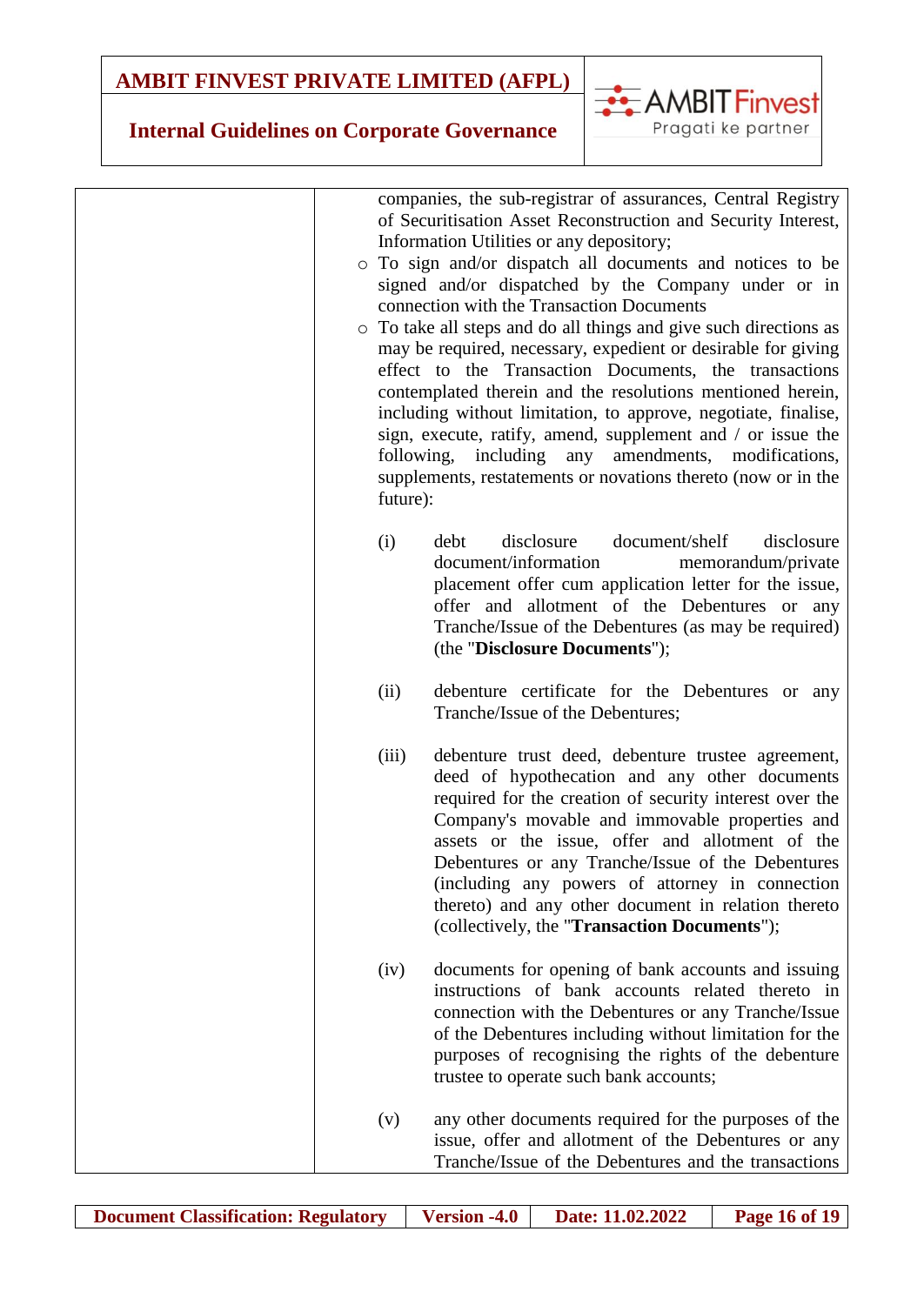**AMBIT Finvest** 

Pragati ke partner

| contemplated thereby, including but not limited to<br>letters of undertaking, declarations, agreements,<br>reports; and                                                                                                                                                                                                                                                                                                                                                                                                                                                                                                                                                                                                                                                                                                                                                                                                 |
|-------------------------------------------------------------------------------------------------------------------------------------------------------------------------------------------------------------------------------------------------------------------------------------------------------------------------------------------------------------------------------------------------------------------------------------------------------------------------------------------------------------------------------------------------------------------------------------------------------------------------------------------------------------------------------------------------------------------------------------------------------------------------------------------------------------------------------------------------------------------------------------------------------------------------|
| any other document designated as a security<br>(vi)<br>debenture<br>the<br>trustee/Debenture<br>document<br>by<br>Holders.                                                                                                                                                                                                                                                                                                                                                                                                                                                                                                                                                                                                                                                                                                                                                                                              |
| • To represent before any authority and to pay any duty as may<br>be required to be paid on behalf of the Company;<br>o To do all acts necessary for the issue, offer and allotment of<br>the Debentures or any Tranche/Issue of the Debentures in<br>accordance with the terms set out in the Disclosure<br>Documents and the Transaction Documents; and<br>o To generally do any other act or deed, to negotiate and<br>execute<br>documents,<br>applications,<br>any<br>agreements,<br>undertakings, deeds, affidavits, declarations certificates and<br>reports in relation to all the above, and to give such directions<br>as it deems fit or as may be necessary or desirable with<br>regard to the issue, offer and allotment of the Debentures or<br>any Tranche/Issue of the Debentures."<br>To handle, act or to authorize officials as may be required for<br>operations<br>Company;<br>smooth<br>of<br>the |
| To authorize or delegate (through Power of Attorney / Authority<br>٠<br>letter) any of its powers envisaged above to such officials,<br>persons, etc. as may be necessary including for all the operations<br>of the Company including approving any changes to the<br>authorized<br>from<br>signatories<br>time<br>time;<br>to                                                                                                                                                                                                                                                                                                                                                                                                                                                                                                                                                                                         |
| To do all acts, deeds or things as may be necessary, incidental or<br>ancillary<br>in<br>thereto<br>connection<br>with<br>the<br>day-to-day<br>business/operations of the Company and to give effect to the<br>authorities given herein above;                                                                                                                                                                                                                                                                                                                                                                                                                                                                                                                                                                                                                                                                          |
| The decisions taken by the Operations Committee including relating to<br>approving, giving, delegating (through Power of Attorney) creating,<br>modifying, withdrawing, etc. of authorities / approvals, etc. given by the<br>Board or otherwise would not need any further approval / ratification from<br>the Board and would be binding on the Company.                                                                                                                                                                                                                                                                                                                                                                                                                                                                                                                                                              |
| The Committee shall be authorized to exercise its powers and<br>perform its functions and duties by meeting, through circular<br>resolutions or through email.                                                                                                                                                                                                                                                                                                                                                                                                                                                                                                                                                                                                                                                                                                                                                          |
| The summary of resolutions passed by the Committee shall be placed<br>before the Board for its records.                                                                                                                                                                                                                                                                                                                                                                                                                                                                                                                                                                                                                                                                                                                                                                                                                 |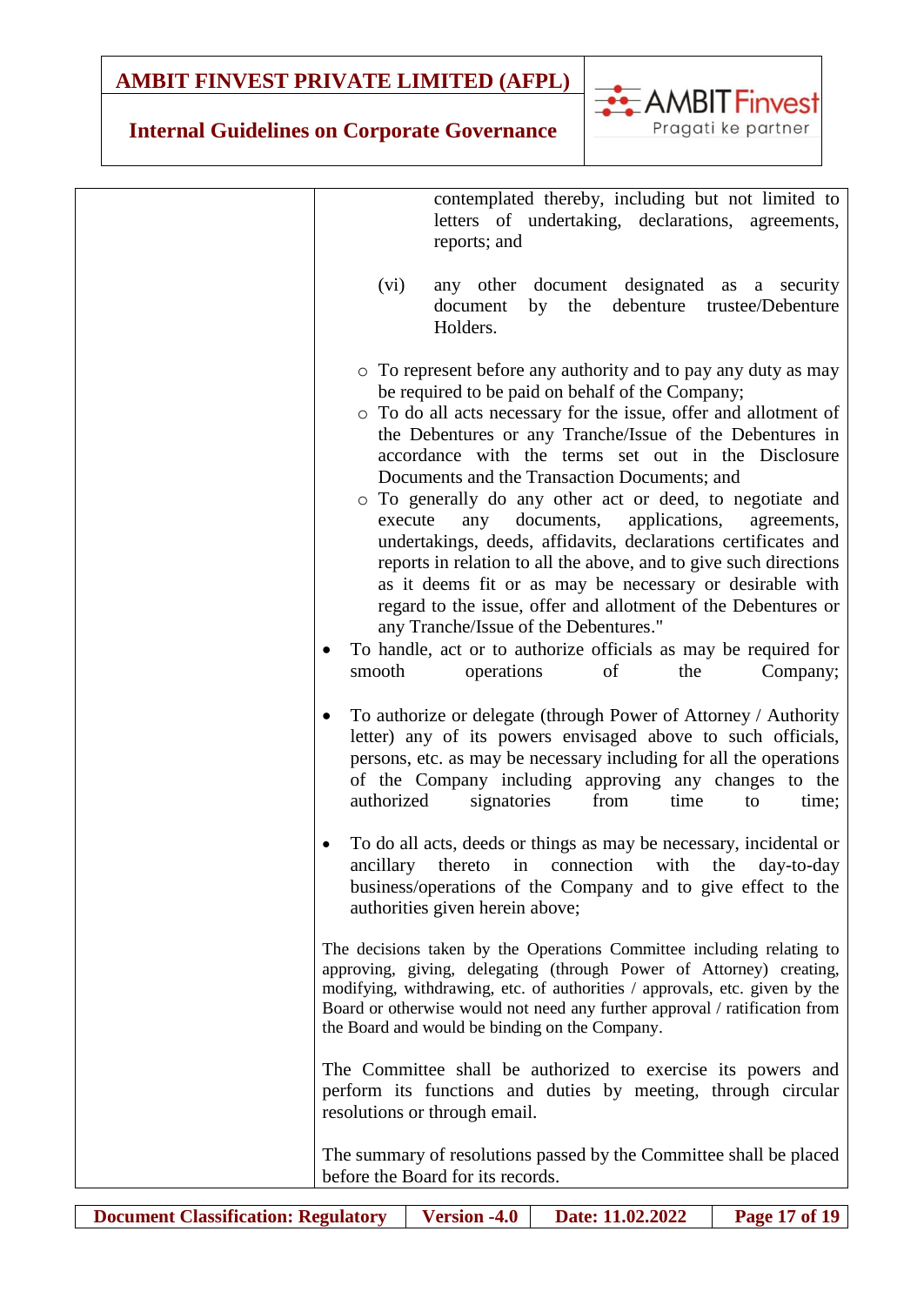### **Internal Guidelines on Corporate Governance**



#### **E. Allotment and Transfer Committee**

The Committee is authorized to facilitate the administrative and operational activities related to allotment, transfer, transmission of shares, debentures and other securities, handling of shareholder complaints, grievances, etc. and also dematerialization of shares of the Company.

| <b>Composition and Criteria</b> | The Committee shall consist of such number of members as may be                                                                                                                                                                                                                                                                                                                                   |
|---------------------------------|---------------------------------------------------------------------------------------------------------------------------------------------------------------------------------------------------------------------------------------------------------------------------------------------------------------------------------------------------------------------------------------------------|
|                                 | determined by the Board.                                                                                                                                                                                                                                                                                                                                                                          |
| <b>Quorum for the Meeting</b>   | At least two members                                                                                                                                                                                                                                                                                                                                                                              |
| <b>Frequency of the Meeting</b> | The Committee shall meet as and when required.                                                                                                                                                                                                                                                                                                                                                    |
| <b>Terms of Reference</b>       | 1. To approve the allotment of securities of the Company                                                                                                                                                                                                                                                                                                                                          |
|                                 | 2. To issue share certificates, debenture certificates, or any other<br>security certificate as may be required, and to review and approve all<br>requests pertaining to sub-division of share certificates, debenture<br>certificates, consolidation of share certificates, debenture certificates,<br>transfer, transmission, split, issuance of duplicate share and<br>debenture certificates. |
|                                 | 3. To consider and approve admission of shares and other securities<br>of the Company in a dematerialized form and provide an option to<br>the shareholders/security holders to hold the shares and/or securities<br>in the dematerialized form.                                                                                                                                                  |
|                                 | 4. To review and approve requests pertaining to dematerialization or<br>rematerialization<br>of<br>shares<br>and<br>securities<br><b>or</b>                                                                                                                                                                                                                                                       |
|                                 | 5. To seek and obtain external legal and professional advice and<br>assistance and also to secure the attendance of external advisors, if<br>considered necessary                                                                                                                                                                                                                                 |
|                                 | 6. To handle the queries and complaints/grievances of the<br>shareholders, debenture holders or any other security holders                                                                                                                                                                                                                                                                        |
|                                 | 7. To investigate any activity within the terms of references of the<br>Committee                                                                                                                                                                                                                                                                                                                 |
|                                 | 8. To do all such acts, deeds and things as may be necessary in<br>relation to any of the activities covered within the scope of the<br>Committee.                                                                                                                                                                                                                                                |